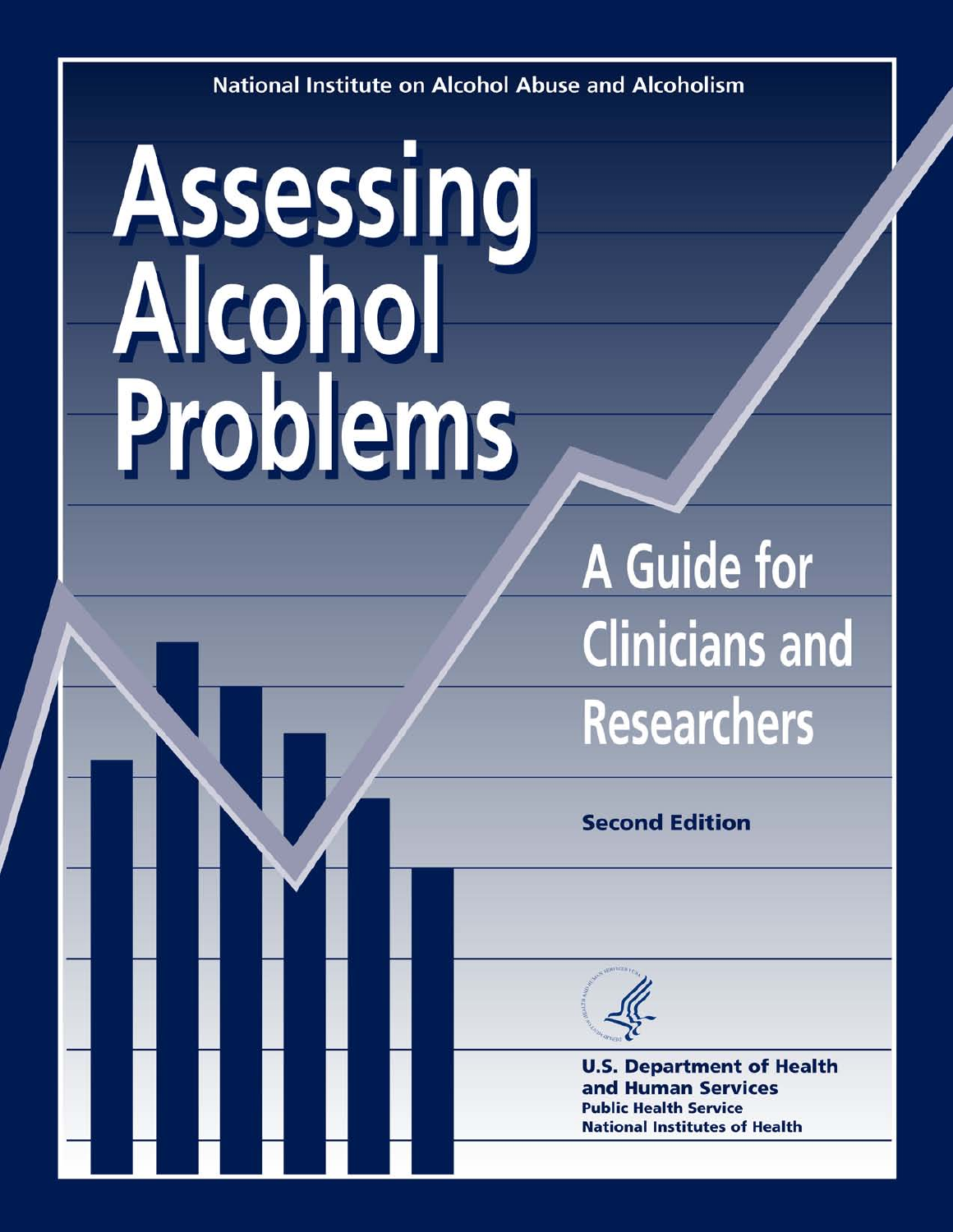National Institute on Alcohol Abuse and Alcoholism

# **ASSESSING ALCOHOL PROBLEMS**

### **A Guide for Clinicians and Researchers Second Edition**

Editors:

John P. Allen, Ph.D. Veronica B. Wilson

U.S. Department of Health and Human Services Public Health Service National Institutes of Health

National Institute on Alcohol Abuse and Alcoholism 5635 Fischers Lane, MSC 9304 Bethesda, MD 20892–9304

> NIH Publication No. 03–3745 Revised 2003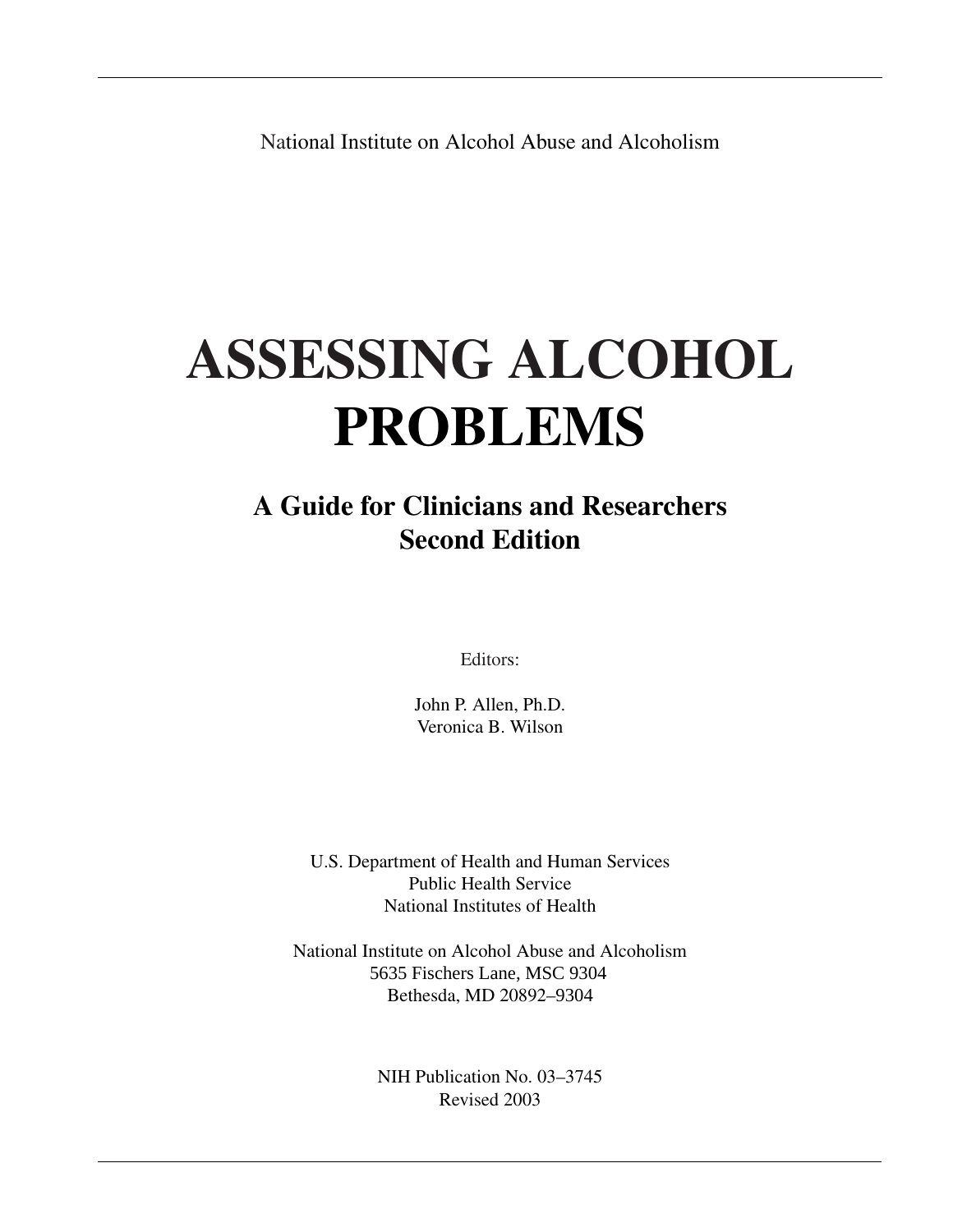The material contained in this publication was provided by the chapter authors and does not necessarily represent the opinions, official policy, or position of the National Institute on Alcohol Abuse and Alcoholism (NIAAA) or any other part of the Department of Health and Human Services.

#### COPYRIGHT STATUS

NIAAA has obtained permission from the authors and/or copyright holders to reproduce all of the instruments appearing in this volume. Further reproduction of the instruments identified as copyrighted in the text is prohibited without specific permission of the copyright holders. Before reprinting, readers are advised to determine the copyright status of the instruments or to secure the permission of the authors and/or copyright holders. All other material in this volume is in the public domain and may be used or reproduced without permission from the Institute or the authors. Citation of the source is appreciated.

The U.S. Government does not endorse or favor any specific commercial product or company. Trade, proprietary, or company names appearing in this publication are used only because they are considered essential in the context of the studies reported herein.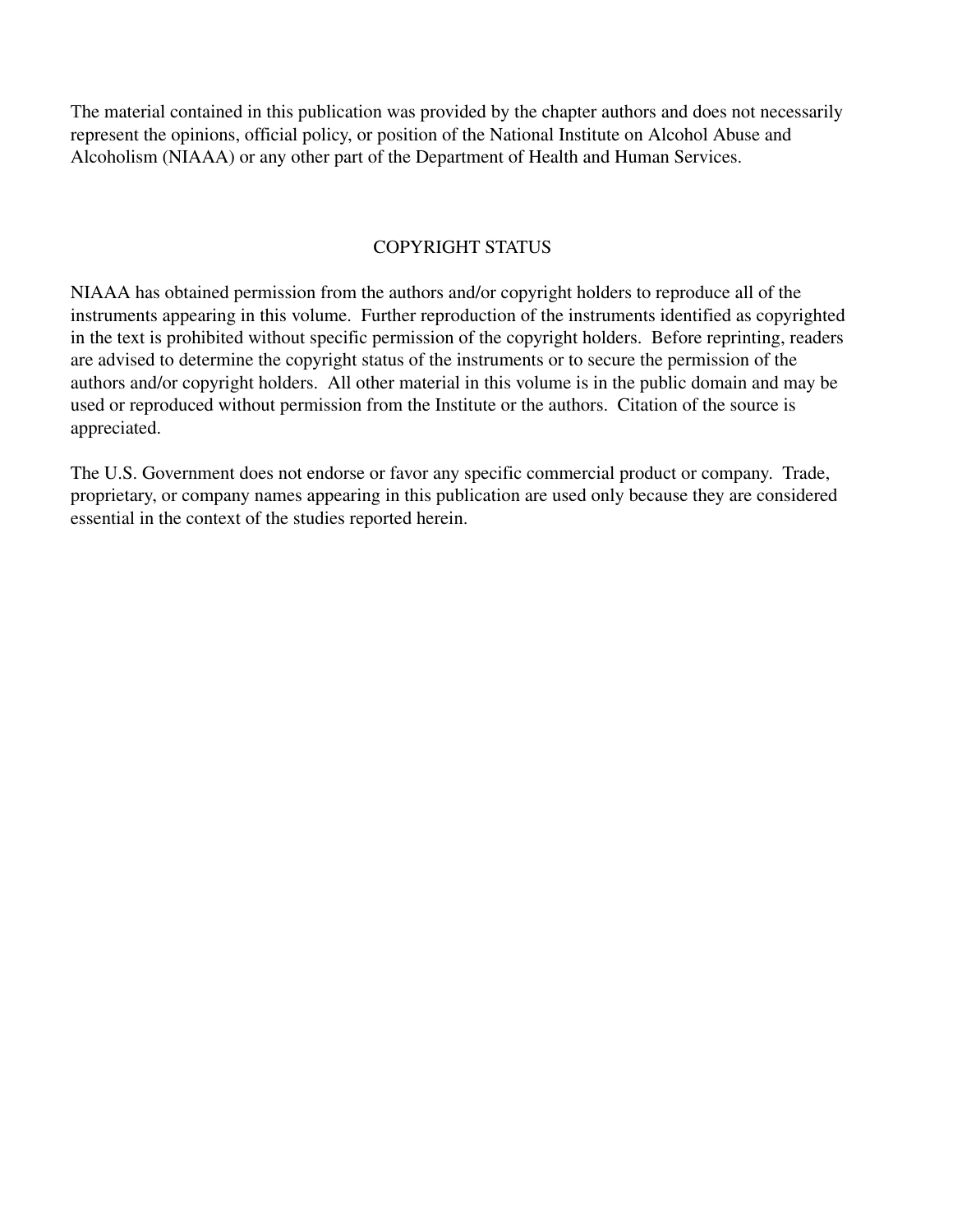## **Acknowledgments**

The following panel members expended tremendous effort in reviewing and selecting instruments for inclusion, writing and critiquing chapters, and offering valuable advice on the form and content of the volume. The quality of the finished product reflects their professionalism, commitment, and energy.

#### **Panel Members**

Gerard J. Connors, Ph.D. Research Institute on Addictions University at Buffalo Buffalo, New York

Dennis M. Donovan, Ph.D. Alcohol and Drug Abuse Institute, and Department of Psychiatry and Behavioral Sciences University of Washington Seattle, Washington

John W. Finney, Ph.D. Center for Health Care Evaluation Department of Veterans Affairs and Stanford University Medical Center Palo Alto, California

Stephen A. Maisto, Ph.D., ABPP (Clinical) Syracuse University Syracuse, New York

Pekka Sillanaukee, Ph.D. Tampere University Hospital, Research Unit, and Tampere University, Medical School Tampere, Finland

Linda C. Sobell, Ph.D., ABPP Nova Southeastern University Ft. Lauderdale, Florida

Stephen T. Tiffany, Ph.D. Purdue University West Lafayette, Indiana

J. Scott Tonigan, Ph.D. Center on Alcoholism, Substance Abuse and Addictions (CASAA) Albuquerque, New Mexico

Robert J. Volk, Ph.D. Baylor College of Medicine Houston, Texas

Ken C. Winters, Ph.D. Department of Psychiatry University of Minnesota Minneapolis, Minnesota

### **NIAAA Staff**

John P. Allen, Ph.D., M.P.A. Scientific Consultant to NIAAA

Raye Z. Litten, Ph.D. Chief, Treatment Research Branch Division of Clinical and Prevention Research

Joanne B. Fertig, Ph.D. Psychologist

Veronica B. Wilson Handbook Coordinator

Octavia T. Weatherspoon Assistant Coordinator